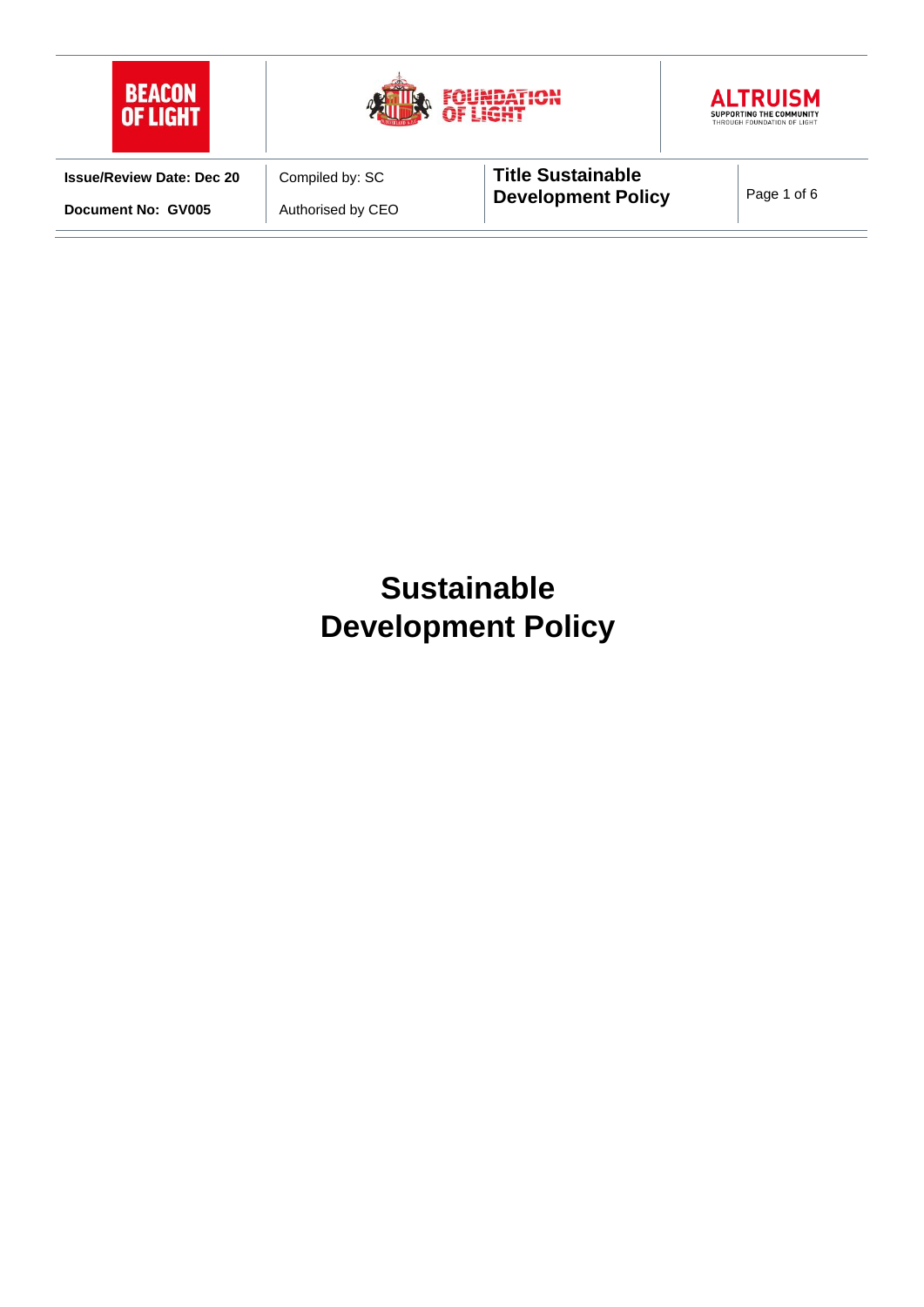





| <b>Issue/Review Date: Dec 20</b> | Compiled by: SC   | <b>Title Sustainable</b>  |             |
|----------------------------------|-------------------|---------------------------|-------------|
| Document No: GV005               | Authorised by CEO | <b>Development Policy</b> | Page 2 of 6 |

#### **Contents**

- 1.0 Introduction
- 2.0 Purpose
- 3.0 Scope
- 4.0 Policy Details
	- 4.1 A Better Local Environment
	- 4.2 A Better Local Economy
	- 4.3 Better Social Conditions
- 5.0 Responsibilities
- 6.0 Equality, Diversity and Inclusion Statement
- 7.0 Related Documents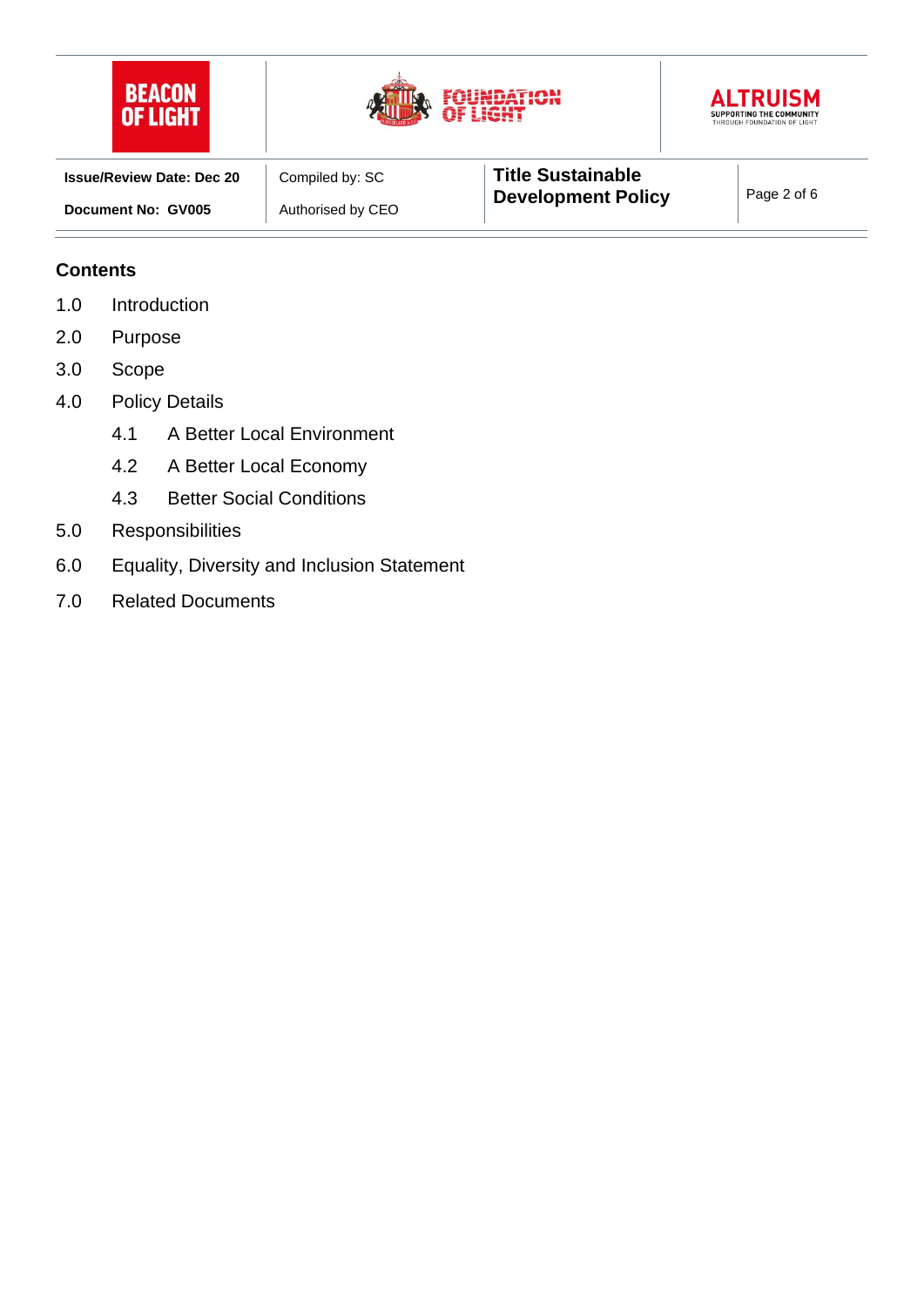

*All changes to this document need to be submitted to June Hood for CEO/Trustee approval before they are valid.*

| <b>Version</b> | Description of change (if any) | <b>Authorised</b> |
|----------------|--------------------------------|-------------------|
| <b>Date</b>    |                                |                   |
| Feb 17         | Documentation System overhaul  | Yes               |
| Dec 20         | Review of policy               |                   |
|                |                                |                   |
|                |                                |                   |
|                |                                |                   |
|                |                                |                   |
|                |                                |                   |
|                |                                |                   |
|                |                                |                   |
|                |                                |                   |
|                |                                |                   |
|                |                                |                   |
|                |                                |                   |
|                |                                |                   |
|                |                                |                   |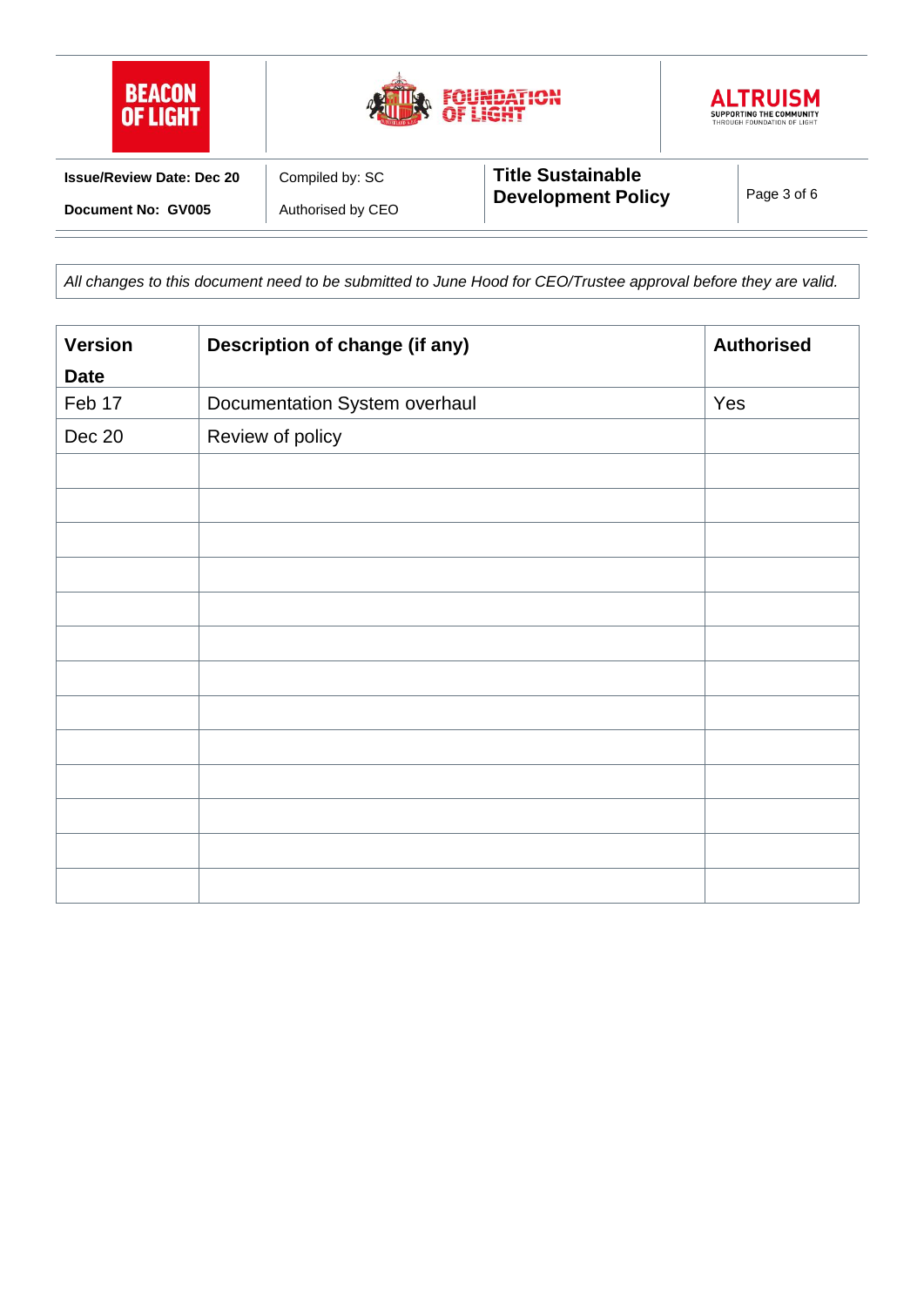| <b>BEACON</b><br>OF LIGHT        |                   | <b>JUNDATION</b><br>OF LIGHT                          | <b>ALTRUISM</b><br>SUPPORTING THE COMMUNITY<br>THROUGH FOUNDATION OF LIGHT |
|----------------------------------|-------------------|-------------------------------------------------------|----------------------------------------------------------------------------|
| <b>Issue/Review Date: Dec 20</b> | Compiled by: SC   | <b>Title Sustainable</b><br><b>Development Policy</b> |                                                                            |
| Document No: GV005               | Authorised by CEO |                                                       | Page 4 of 6                                                                |

#### **1.0 INTRODUCTION**

Sustainable Development is about finding ways of meeting social, economic and environmental needs in an integrated way, for both present and future generations.

## **2.0 PURPOSE**

The UK Sustainable Development Strategy "Securing the Future" sets out the shared principles and goals agreed by the UK Government. The Foundation of Light seeks to work to these shared principles in its Sustainable Development Policy.

## **3.0 SCOPE**

This policy applies to all personnel and stakeholders involved with the Foundation of Light.

## **4.0 POLICY**

## **4.1 A Better Local Environment**

The Foundation of Light aims to use the enthusiasm young people and families in the North East have for football to engage them in learning and sports activity that can consequently improve skills, motivation, attainment and independence.

The projects run buy the Foundation of Light encourage sustainability in the local area. The Beacon of Light, a new iconic Centre and home of the Foundation of Light, is selfsustaining and will, in turn, help to sustain Foundation of Light.

To ensure the Beacon is designed with the highest level of sustainability and energy efficiency, the design team have produced a building thermal model using IES Virtual Environment. The model has been used to conduct initial assessments of the buildings energy demand, and the resultant carbon dioxide (CO2) emissions, based upon benchmark figures of similar buildings.

We will ensure the development is as energy efficient as possible, prior to the application of any LZC technology. The energy consumption has firstly been significantly reduced by inclusion of a number of passive energy efficient measures. The building fabric has been enhanced to exceed the minimum requirements of the Building Regulations from both a thermal efficiency and air tightness perspective. Mechanical and electrical service provision shall incorporate energy efficient design and equipment and shall be enhanced to exceed the requirements of the Building Services Compliance Guide 2013.

By implementing energy efficient design and equipment, significant savings have been achieved over and above a minimum Building Regulations compliant model. All LZC technologies have been considered as part of the energy and sustainability study, which has been submitted as part of the planning application.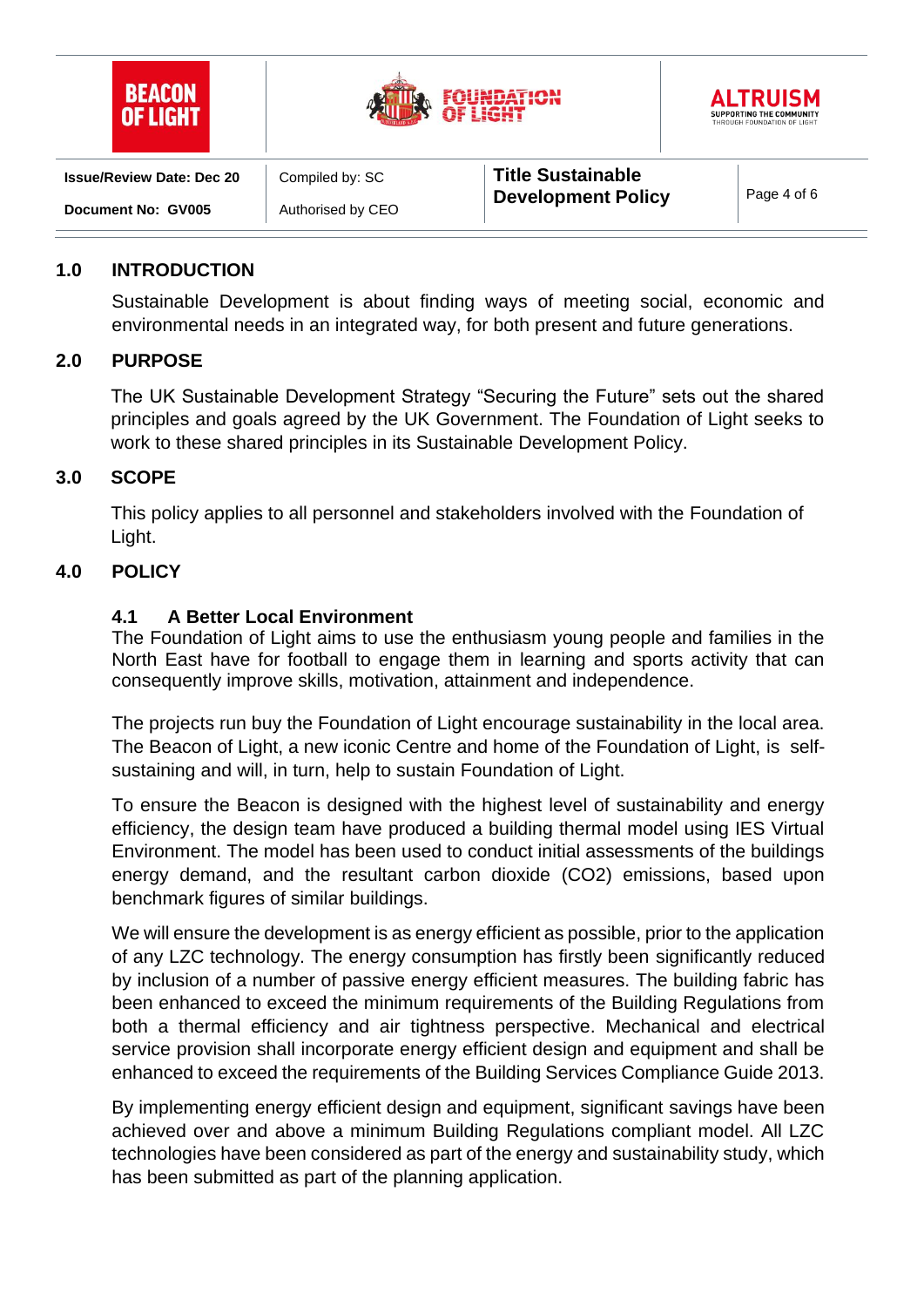| <b>BEACON</b><br>NE I IGHT       |                   |                           | <b>ALTRUISM</b><br>SUPPORTING THE COMMUNITY<br>THROUGH FOUNDATION OF LIGHT |
|----------------------------------|-------------------|---------------------------|----------------------------------------------------------------------------|
| <b>Issue/Review Date: Dec 20</b> | Compiled by: SC   | <b>Title Sustainable</b>  |                                                                            |
| Document No: GV005               | Authorised by CEO | <b>Development Policy</b> | Page 5 of 6                                                                |

## **4.2 A Better Local Economy**

The Foundation of Light is committed to the workforce of the future by providing training, advice, qualifications and experience to help people live better lives. The World of Work team will run employability courses including vocational and educational training, provide real-life work experience for apprentices and trainees and will have specialist programmes for NEET people.

Local suppliers are preferred by the Foundation of Light in partnership with local business, agencies, enterprises and public sector organisations.

The Foundation enjoys a network of volunteers, including grass-roots football clubs, and will have a revise the strategy and programme prior to the Beacon opening in order to expand on volunteering opportunities.

#### **4.3 Better Social Conditions**

Courses run by the Foundation of Light will tackle those factors that contribute to people feeling isolated in the community. Programmes focus on literacy and numeracy; obesity and fitness; health issues including mental health (in partnership with local health providers); disability; citizenship; family issues including finance, relationships and wellbeing; and employability.

The Foundation of Light is a safe haven for those who feel they are excluded from society in some way, to come and feel welcome in a stigma-free environment.

The Foundation of Light works with, and supports, Sunderland Football Club, local agencies, the Heritage Culture Group, Police, Fire Service, RNLI and many others in encouraging the value of diversity and local identity.

The Health and Wellbeing curriculum promotes and supports people to live healthier lifestyles over a range of different programmes.

The Foundation of Light essentially provides services relating to all family problems, effectively a one-stop shop to tackle all issues under one organisation.

Note: Foundation of Light is a charity, and we are required to secure best value therefore purchasing decisions will take account of both environmental and value for money factors.

Employees of Foundation of Light will:

- Encourage other employees to take responsibility for the environmental policy
- Encourage employees, volunteers and young people to adopt good practice

#### **5.0 RESPONSIBILITIES**

The CEO is responsible for this policy. This policy is approved and amended via the following approval route CEO.